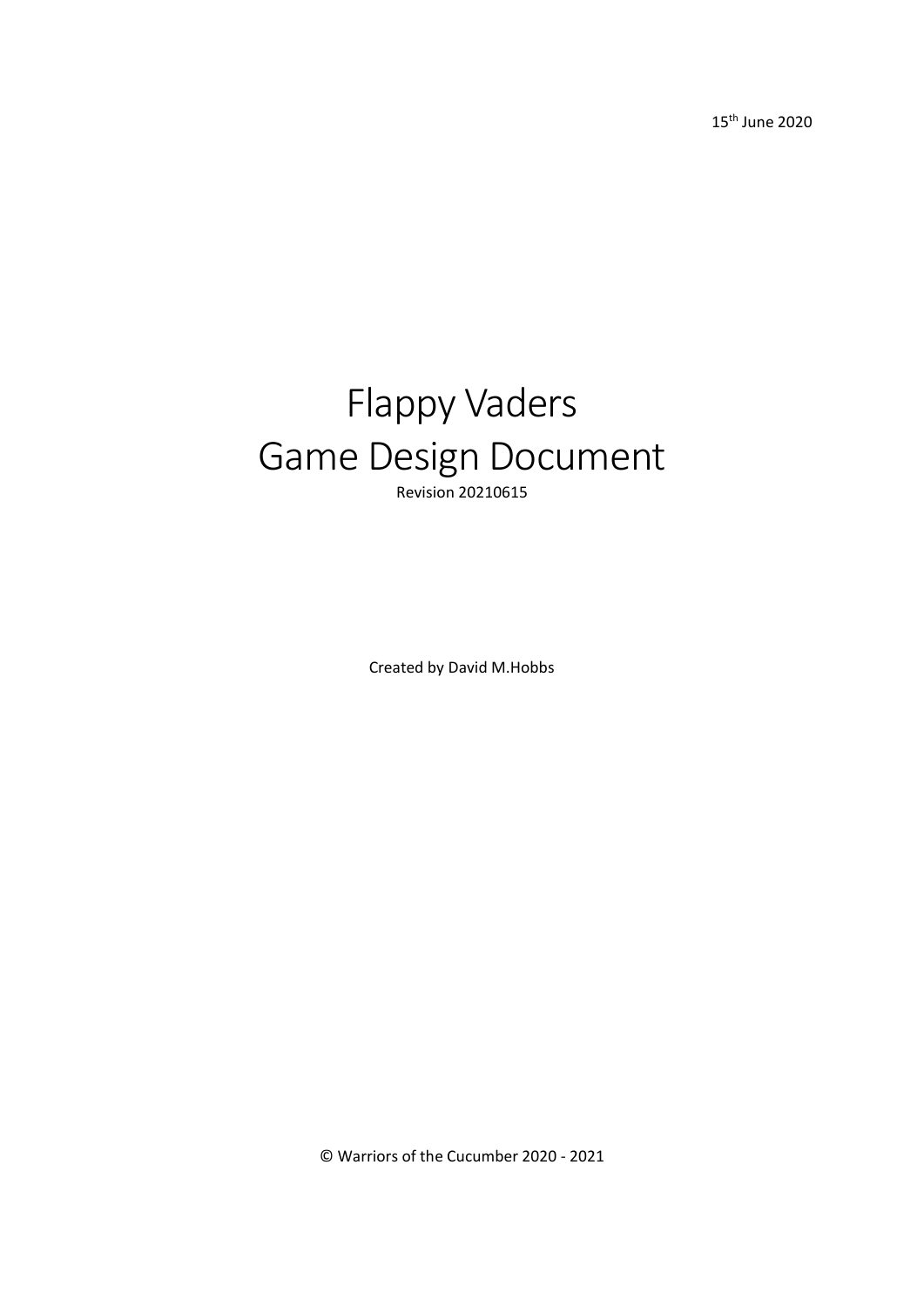# Contents

#### 1. Overview

- 1.1. Game Description
- 1.2. Target Platforms
- 1.3. Target Audience
- 1.4. Monetisation

#### 2. Game Styling

- 2.1. Graphics
- 2.2. Sound and Music
- 3. Game Mechanics
	- 3.1. Player Movement
	- 3.2. Parallax Background
	- 3.3. Zones
	- 3.4. Scoring
	- 3.5. Player Death
	- 3.6. Upgrades/Powerups
		- 3.6.1.Pick ups
		- 3.6.2.Boosts
	- 3.7. Daily rewards
	- 3.8. Daily Missions
- 4. User Interface
	- 4.1. UI Overview
	- 4.2. Main Menu
	- 4.3. Game Screen
	- 4.4. Pause Menu
	- 4.5. Game Over Screen
	- 4.6. Store Screen
	- 4.7. Adverts
	- 4.8. Options Screen
- 5. Trophies
	- 5.1. Trophies overview
	- 5.2. List of Trophies
- 6. Media Required
	- 6.1. Media Overview
	- 6.2. Graphics
	- 6.3. Sound effects
	- 6.4. Music
- 7. Monetisation
	- 7.1. Adverts
	- 7.2. In Game Currency Purchase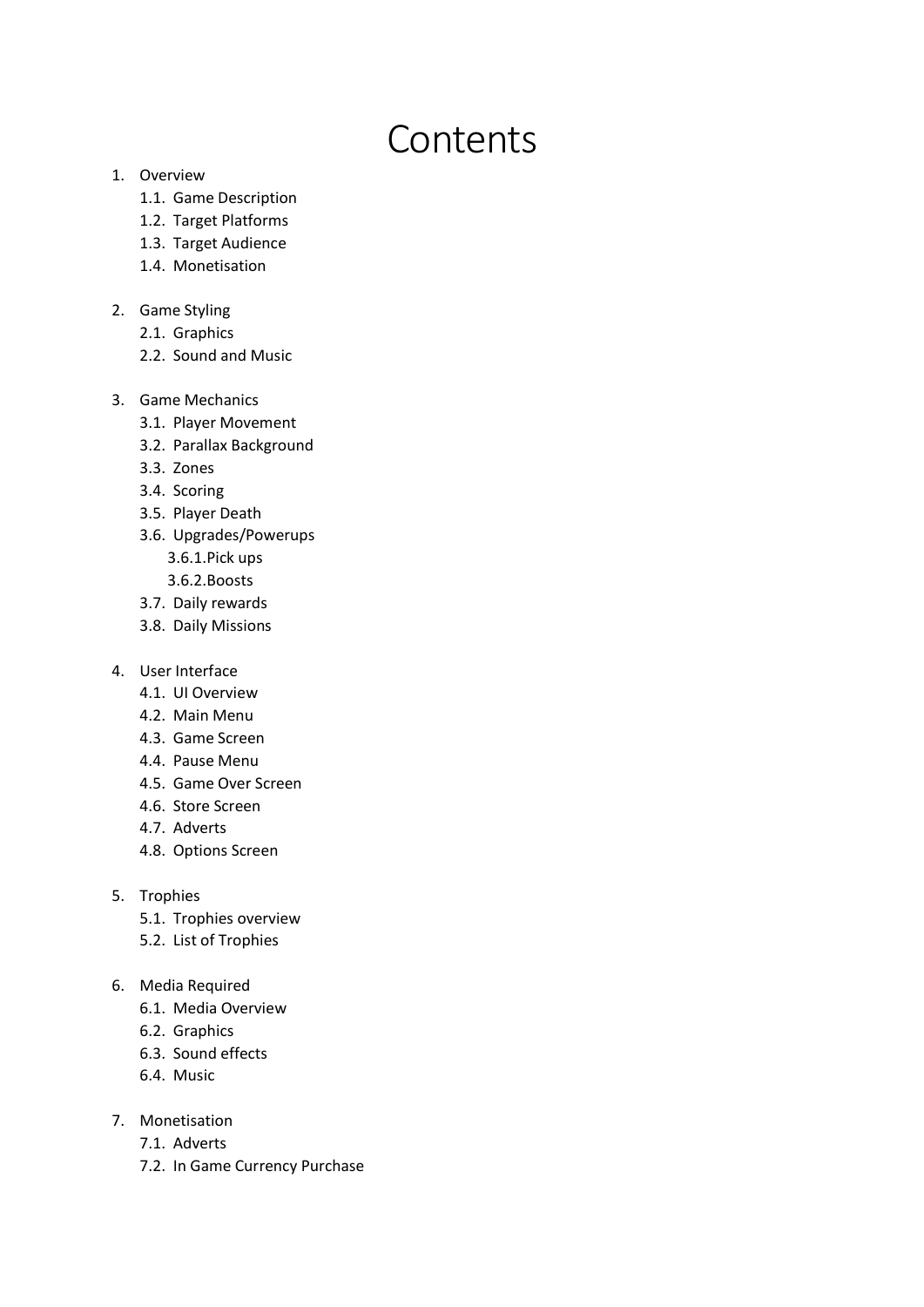## 1. Overview

## 1.1 Game Description

Flappy Vaders is a retro styled endless scrolling casual game with a simple game mechanic.

Fly your spaceship as far as you can through enemy territory, avoiding obstacles and enemy fire, while collecting coins to purchase upgrades and powerups for your ship.

## 1.2 Target Platforms

Flappy Vaders is a game targeted for mobile devices and will be released on the Google Play Store initially.

It will target Android devices running Android 4.1 (Jelly bean) and upwards.

## 1.3 Target Audience

Flappy Vaders caters to people who are fans of casual and retro styled mobile games.

## 1.4 Monetisation

Flappy Vaders is a free to play game. It will show a full screen advert at the end of each turn. The player will be able to remove the adverts for a small fee. The player can also purchase in game currency to buy upgrades and powerups using real world money.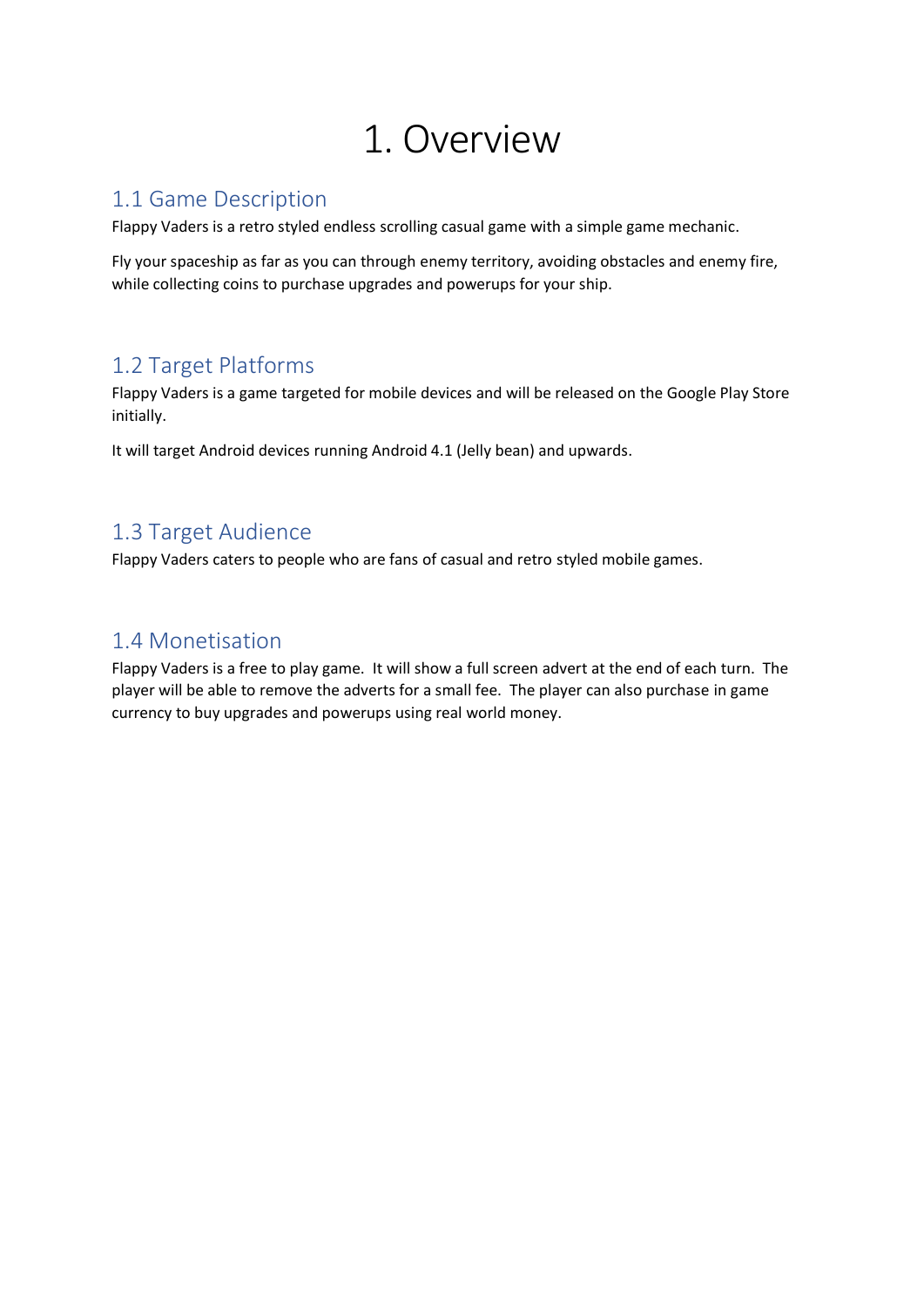# 2. Game Styling

## 2.1. Graphics

Flappy Vaders will be very retro in its visual stylings. Graphics are based on a resolution of 144 x 108 pixels. This size is  $1/10^{th}$  the size of a standard HD screen, but in 4:3. This should give the game a retro pixelated look.

The graphics will be created using the 256-colour palette of the Sega Master System (pictured below)



To further add to the retro feel. The display will also have scanlines overlaid and a black curved outline at the edges to give the feel of viewing the game on an old CRT style TV.



The graphics will be cartoony, using a solid black outline.

The above image is a concept art rendition of a section of the game screen.

## 2.2 Sound and Music

The sound and music for Flappy Vaders should also be inspired by 80s gaming technology.

The aim is to have a game soundtrack which speeds up slightly the longer the player plays the game for.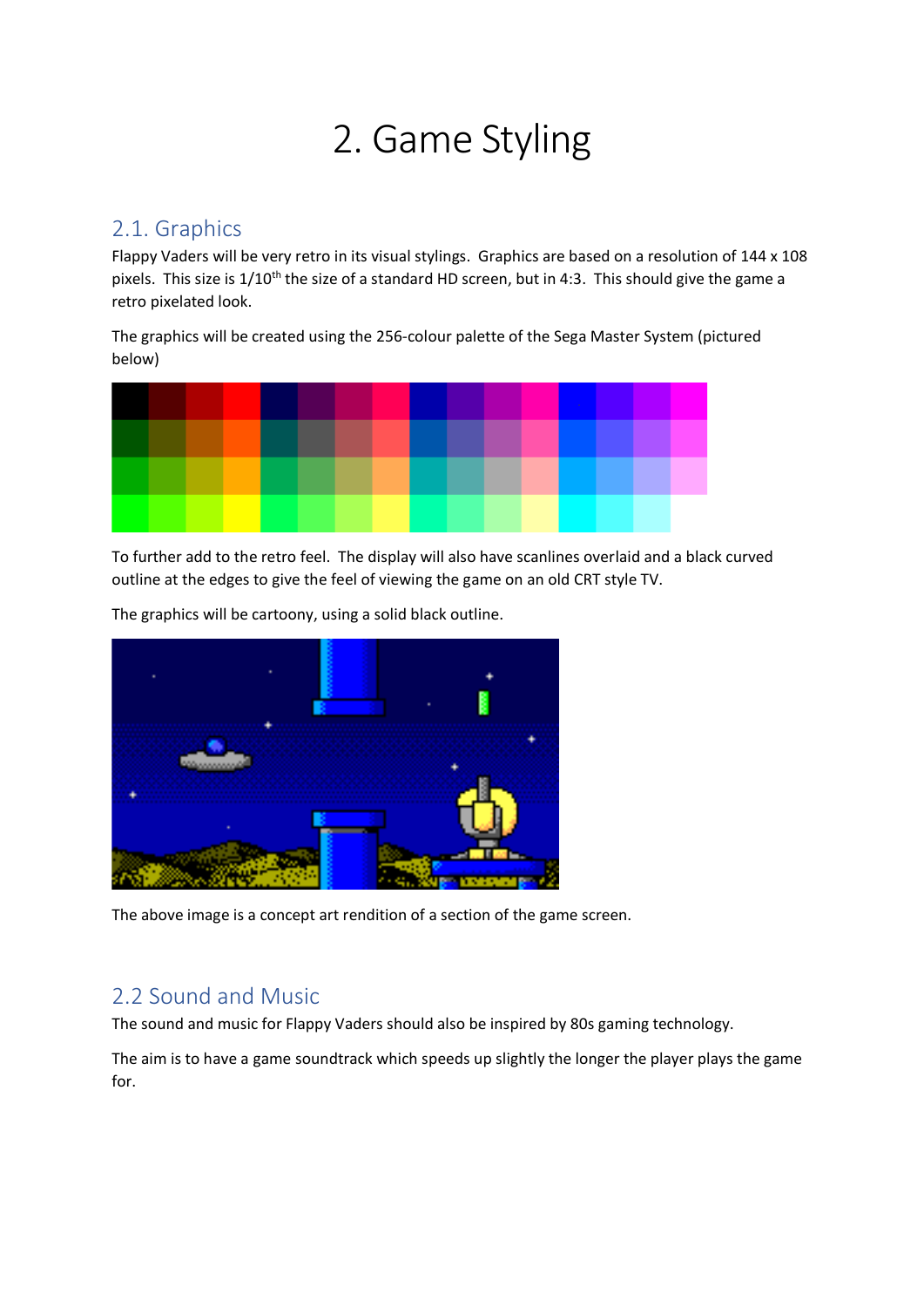# 3. Game Mechanics

### 3.1 Player Movement

The player character falls at a constant rate. Tapping the screen will give the player an upward velocity which decreases over time until they are falling again.

The player cannot tap the screen to propel the player character upwards again until the player character is falling.

Exact values for speeds, thrust etc. can be determined during development.

## 3.2 Parallax Background

The games background will be made up from several layers which scroll in parallax.

There will be a front layer, then any specific game scenery, then a couple of layers to represent depth (e.g. slight hills, then mountains in the distance)

As the game progresses, then the speed at which the player is flying through the level increases, which is reflected using the parallax background.

### 3.3 Zones

As the player flies through the level, they encounter different zones.

Each zone is around 4 to 6 screens long and has its own mix of coins to collect, and obstacles and enemies to avoid.

Each zone can have its own set of graphics as background, and obstacles for the player.

The list of zones below is suggestion only and further development/modification is expected to this list once the development has progressed further.

#### 3.3.1 Pipes

Just obstacles, a throwback to the original Flappy Bird game.

#### 3.3.2 Coins

A few obstacles and some coins to collect. Coins appear in set patterns which are randomly chosen from a list of pre-defined patterns.

#### 3.3.3 Cannons

Obstacles and ground cannons which fire diagonally upwards toward the player.

#### 3.3.4 Asteroids

Asteroids spawn off screen (-y) and descend at an angle of 225° (Downwards diagonally left) at the same horizontal speed of the level, with a constant downward speed.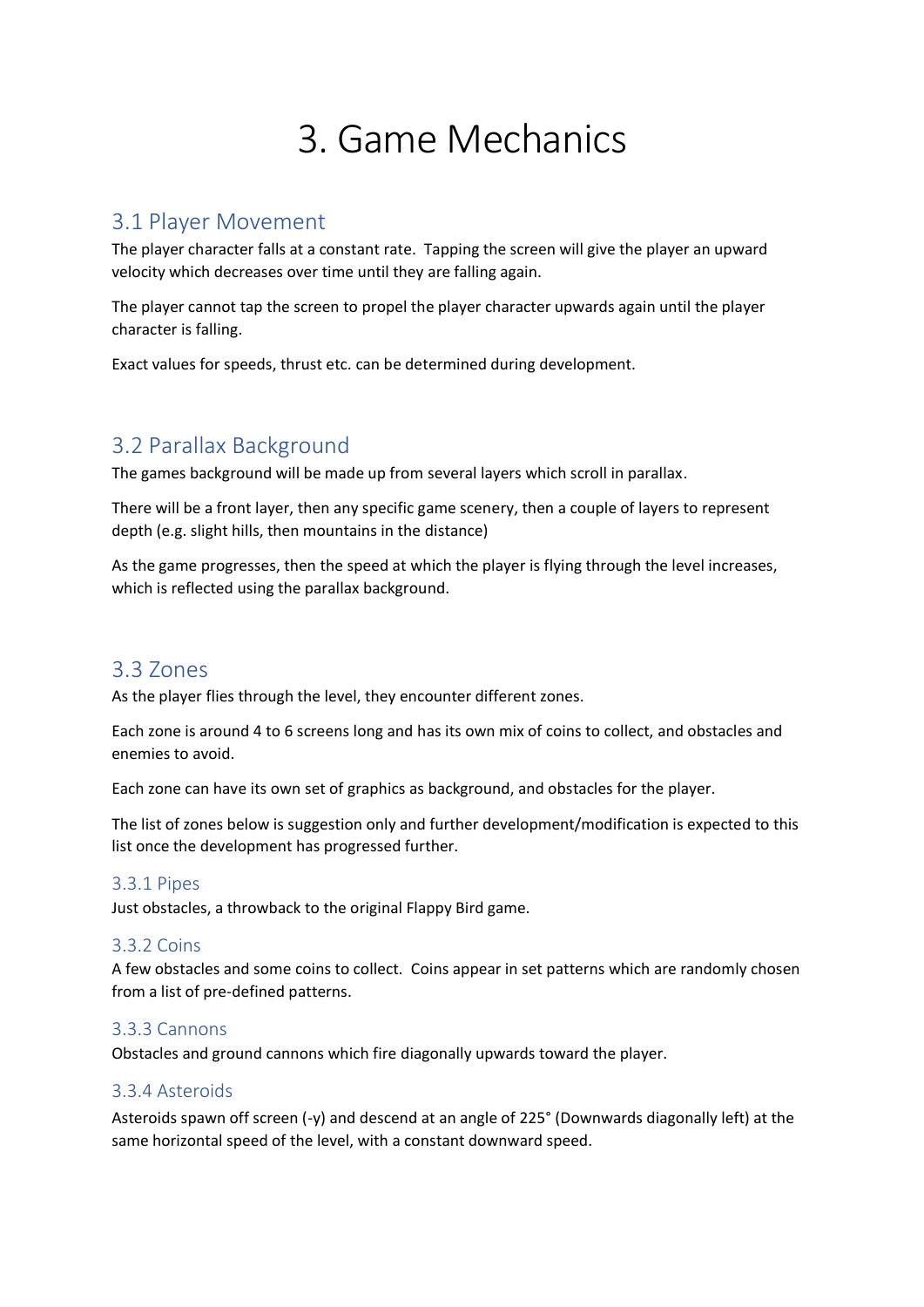#### 3.3.5 Missiles

Missiles which fly from right to left, possibly using a laser targeting system to warn the player where the missiles will be flying (Like in Jet Pack Joyride, or Sky Force)

### 3.4 Scoring

The player earns points for each screen width\* which is successfully navigated.

The player also earns points for each coin which is collected. There is a separate value for the number of coins collected.

\* Screen width refers to the width the graphics are based on, not the device width, to make sure the game is not easier for people with narrower screens.

### 3.5 Player Death

The game ends when the player dies.

The player will die if the player character collides with any of the obstacles or enemy or gets shot down.

The player will also die if the ships y position gets too low on the screen.

## 3.6 Powerups/Upgrades

Power ups are split into two categories. Pickups, which are collected during the game, and Boosts, which are single use powerups which are purchased before the game.

#### 3.6.1 Pickups

These power ups are activated by the player collecting an icon during game play. The icons float across the screen using a sin wave pattern. They require unlocking from the upgrade store before they will appear in game.

#### **Shield:**

The shield power up encloses the player in a protective bubble, preventing the player from crashing into other sprites. The top and bottom limits are enforced to stop the player passing through them, but the ship will not be destroyed while the shield is active. The duration of this powerup is affected by how many times it's been upgraded.

#### **Magnet:**

The magnet draws coins towards the players ship to make collecting coins easier. The higher the upgrade level, the larger the range of the magnet.

#### **Smart Bombs:**

The smart-bomb pickup will destroy all the enemy sprites (missiles, meteors etc.) but will not destroy buildings. The range and effectiveness of the bomb is determined by how upgraded it is.

#### **Score Multiplier:**

Increases the base score rate. Needs to be unlocked first with an initial purchase, and case be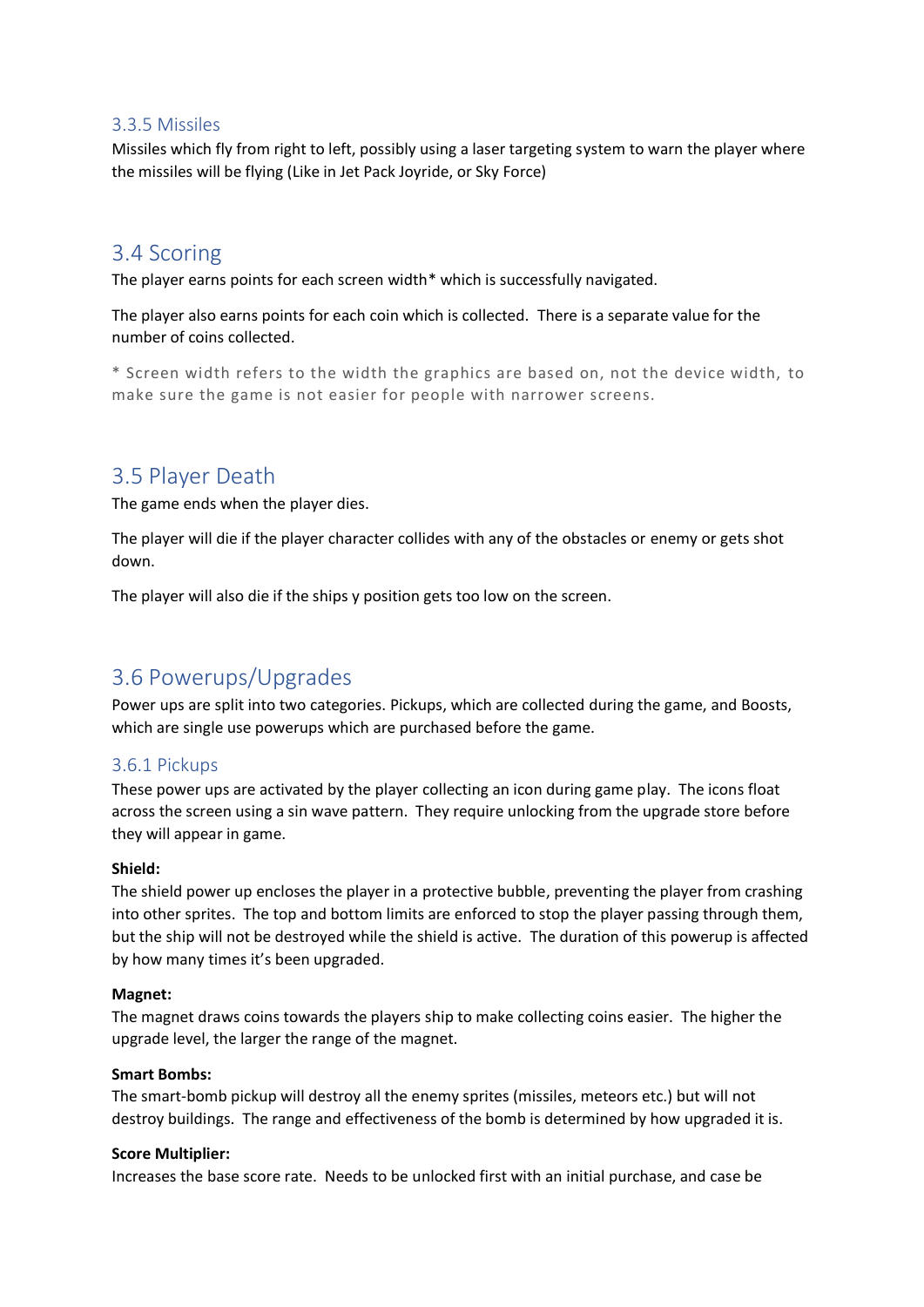upgraded a further 4 times to increase the value. Starts at 2x score, 4x score, 6x score, 8x score, and finally 10x score.

#### 3.6.2 Boosts

Boosts are Single use abilities which are purchased before the game starts and are only active for the next game. They also need to be unlocked in the store and can be upgraded a further 4 times to increase their power.

#### **Head start:**

Whooshes the player at massively increased speed through the first couple of zones. Upgrade increases the distance travelled.

#### **Self-destruct**

The self-destruct causes the ship to detonate and progress a little extra distance. The size of power of the explosion is determined by the number of times it's been upgraded.

#### **Missile Jammer:**

Stops some of the missiles from attacking. Needs an initial purchase to unlock, and then can be upgraded a further 4 times. The number of missiles blocked increases with the upgrades.

Once fully upgraded it will block all missiles from appearing that game.

#### **Second Chance:**

Once purchased gives the player a chance to continue the game once they have crashed. It starts with a 1 in 5 chance of re-spawn and increases to 100% chance when fully upgraded.

### 3.7 Daily Bonus

To encourage player retention the game should include a daily bonus system. The more days played consecutively, the larger the reward.

Rewards can be either in game currency or powerups.

Powerup rewards cost in the store determines there value here.

The actual type/style of the daily bonus will be determined later.

I would like to use rewarded adverts to allow for an extra re-spin or double the prize or something similar?

### 3.8 Daily Missions

Again, to encourage the player to play more games, a system of daily missions should be used as well. Missions would be things like "Score 10,000 points", "Collect 10 coins", "avoid 15 missiles" etc. and specify one particular aspect of gameplay for the player to focus on.

The rewards for these should be coins or powerups. Once completed a mission should be removed from the list of daily missions.

There should be 3 to 5 daily missions. The missions will change every 24 hours, any remaining missions will be removed, and a new set will be created. There should also be a timer somewhere on screen showing the time till they reset.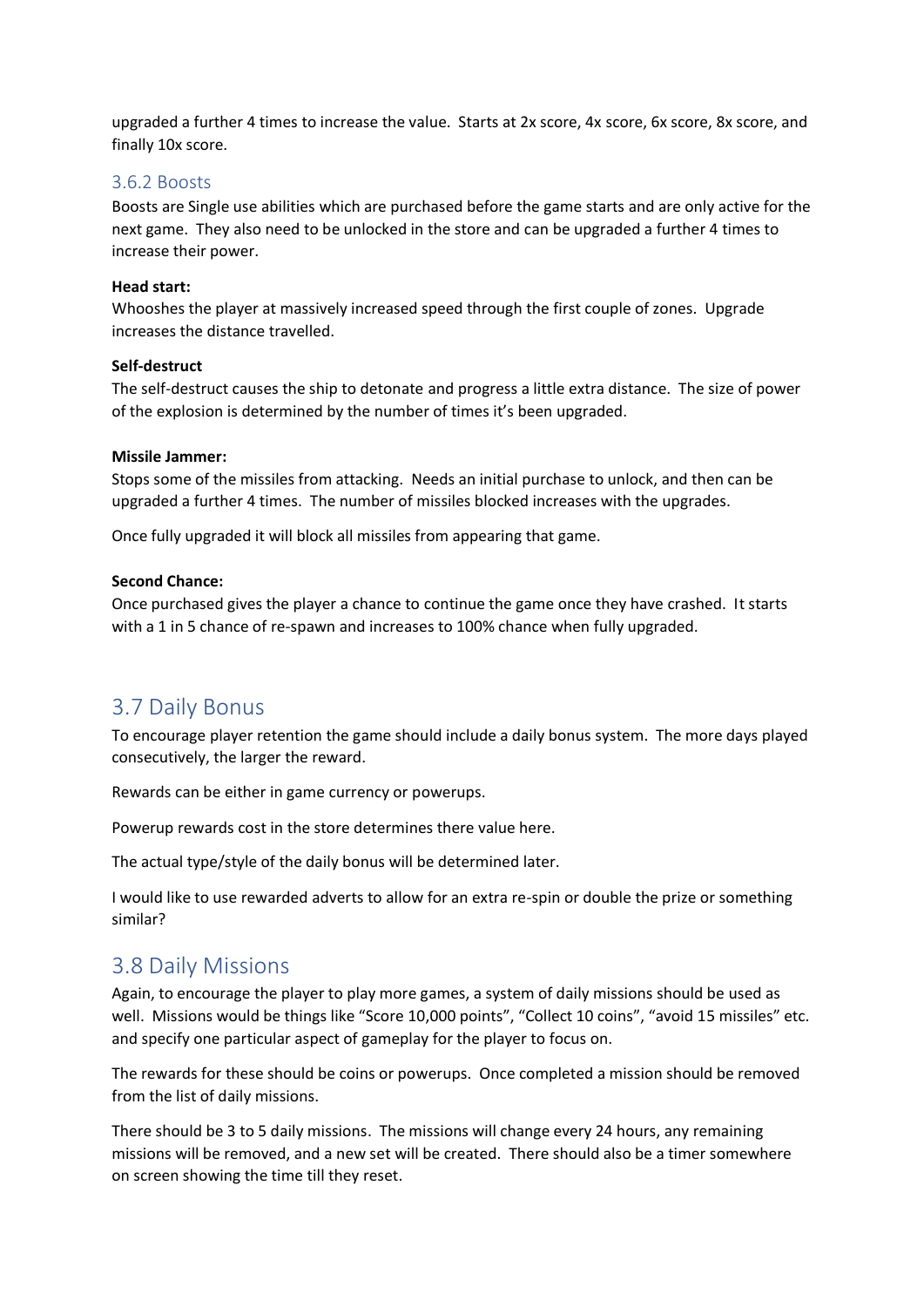# 4. User Interface

### 4.1 UI Overview

The UI will be split over several distinct menu screens. It is important to plan these so that the player can get to each section with the minimum amount of button pressing.

Icons must be clear as to indicate their purpose and must follow the graphical styling of the rest of the game so as not to appear out of place.

Visual mock-ups of the User Interface layouts to be added later.

## 4.2 Main Menu

The main menu screen appears over a picture of the ship flying through space, with a parallax starfield behind it.

There needs to be buttons to allow the player to exit (Android only), Start a game, Enter the Store, and view the settings screen.

## 4.3 Game Screen

The game requires minimal UI elements. It needs to display the players current score, any currently active single use powerups or currently active pickups, which will be represented by their icon, and a pause button to allow the player to access the pause menu.

## 4.4 Pause Menu

The pause menu appears over the top of the game screen and offers options to resume or quit the game.

## 4.5 Game Over Screen

The game over screen displays a summary of the players performance over the game, as well as a button to return to the main menu.

## 4.6 Store Screen

The Store screen is where the player can purchase upgrades and powerups for their ship. It consists of a tabbed section which contains a list of scrolling items for purchase, a button to return to the menu, and a display of how much in game currency the player has available to spend.

The tabbed sections are for Upgrades, Power ups, In Game Currency, and Trophies.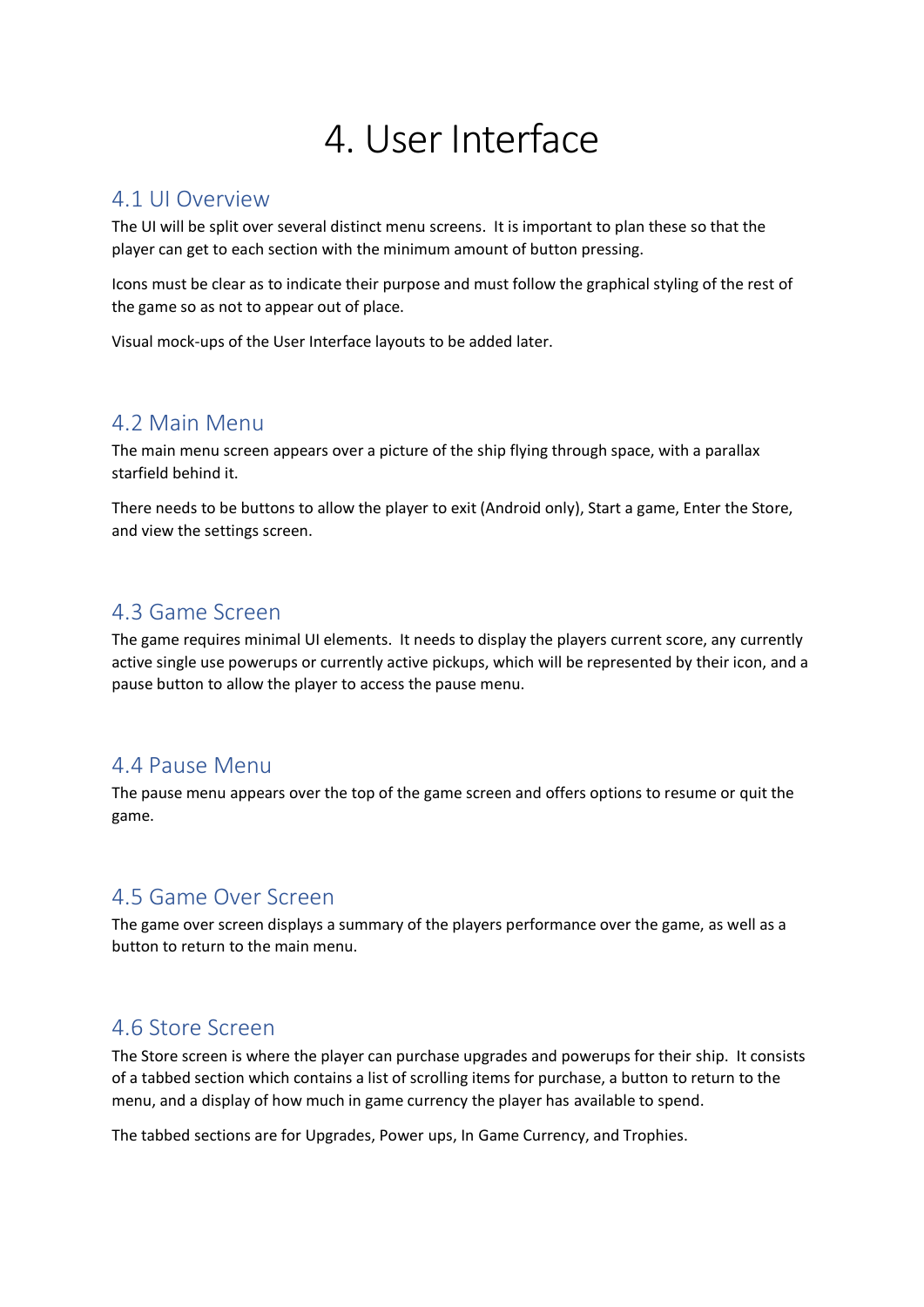## 4.7 Adverts

Flappy Vaders will use a full screen interstitial advert which will be displayed at the end of a game, between the game over/summary and the return to the main menu.

Rewarded adverts are also used to allow the player to earn a few free coins from the coin purchasing screen, as well as increasing the reward from the Daily Win thing.

## 4.8 Options Screen

The options screen contains whatever options are available to the player. This includes things like music and sound effect volume etc. It will also contain buttons to open the help and about texts, as well as a button to return to the main menu.

## 4.9 About Screen

Shows the game credits and shout outs in a auto scrolling text scroller, similar to TV credits. This needs to include all the Dev with Dave links.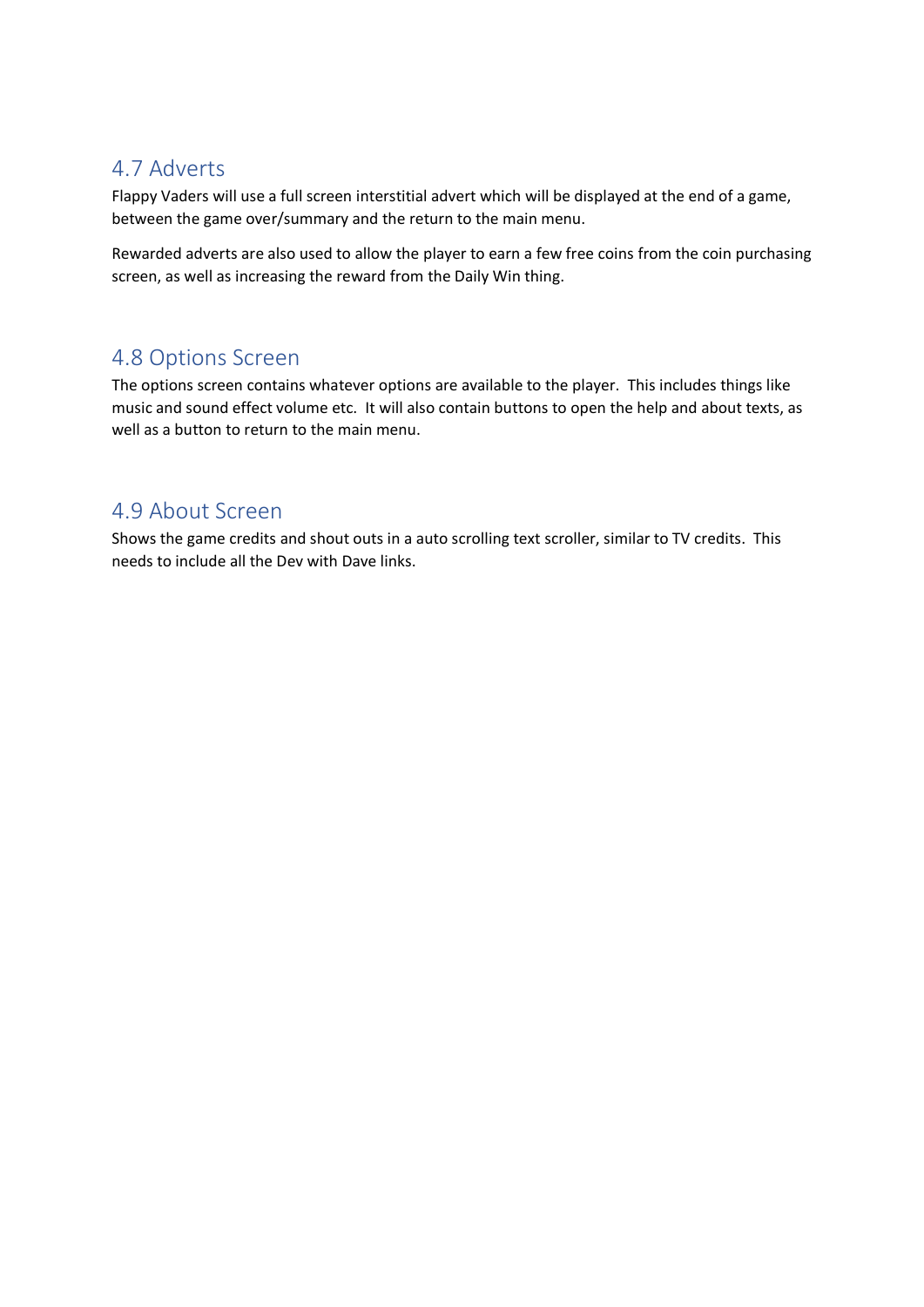# 5. Trophies

## 5.1 Trophies Overview

Trophies will be unlocked by completing certain in game actions a specified number of times. Each trophy earned will be shown at the end of the game. This will then unlock the trophy on the trophy page of the store and set the tab indicator to indicate there is a new trophy. Tapping on the trophy in the trophy page will reward the player with in game currency. This can only be done once.

The amount of in game currency awarded depends on the difficulty of the trophy. There are three tiers of reward.

## 5.2 List of Trophies

Trophies will be determined later.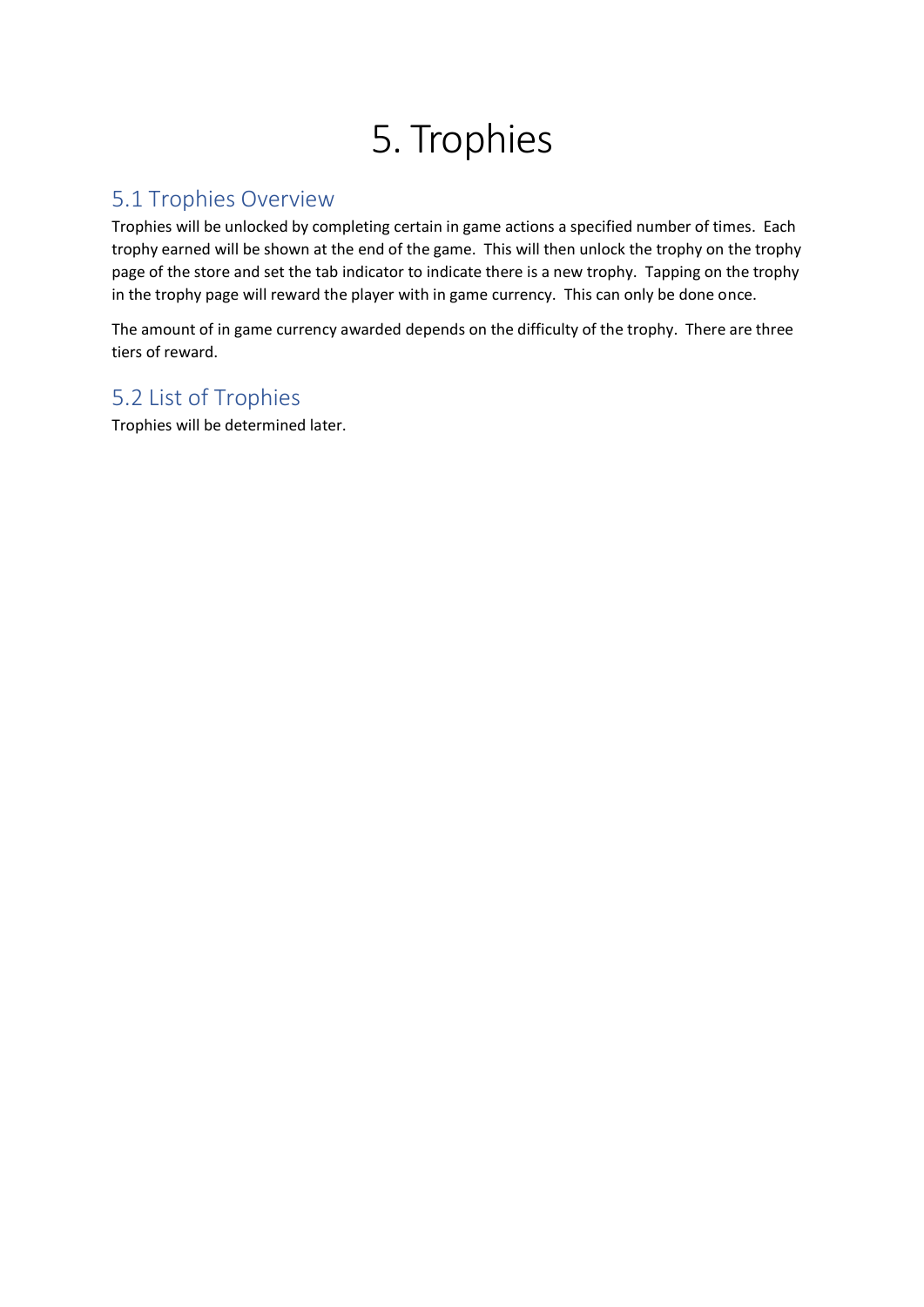# 6. Media Required

## 6.1 Media Overview

This section is a list of all the assets required to construct this project. These are to be determined at a later date once the project is further along.

6.2 Graphics

## 6.3 Sound effects

6.4 Music